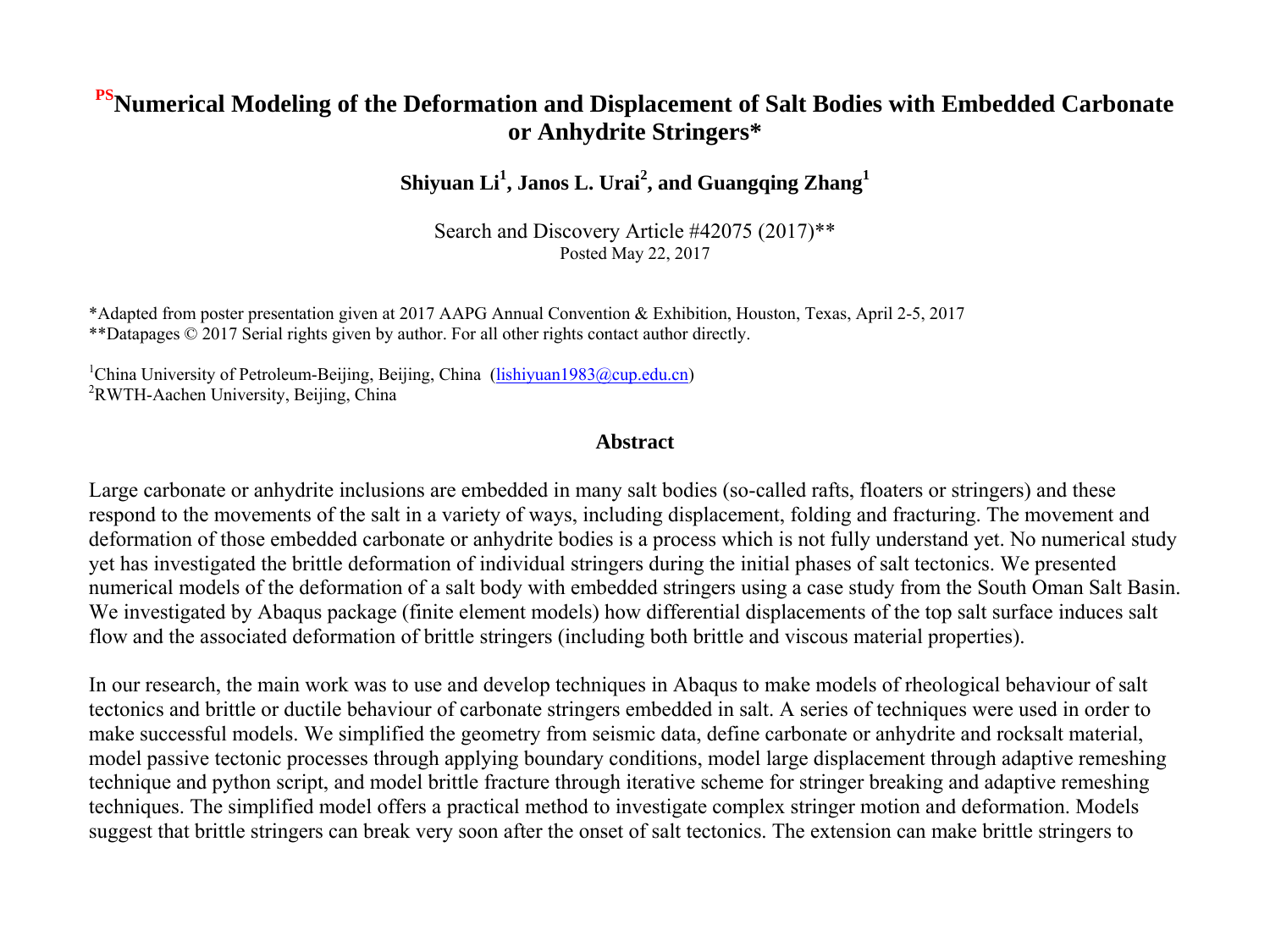boudinage and fracturing and compression can make brittle stringer bending and thrusting. Models suggest that viscous stringers have folding and extension deformation. Results also show the internal structure of salt body and stringer fracturing or deformation is strongly dominated by the geometry or material properties of models.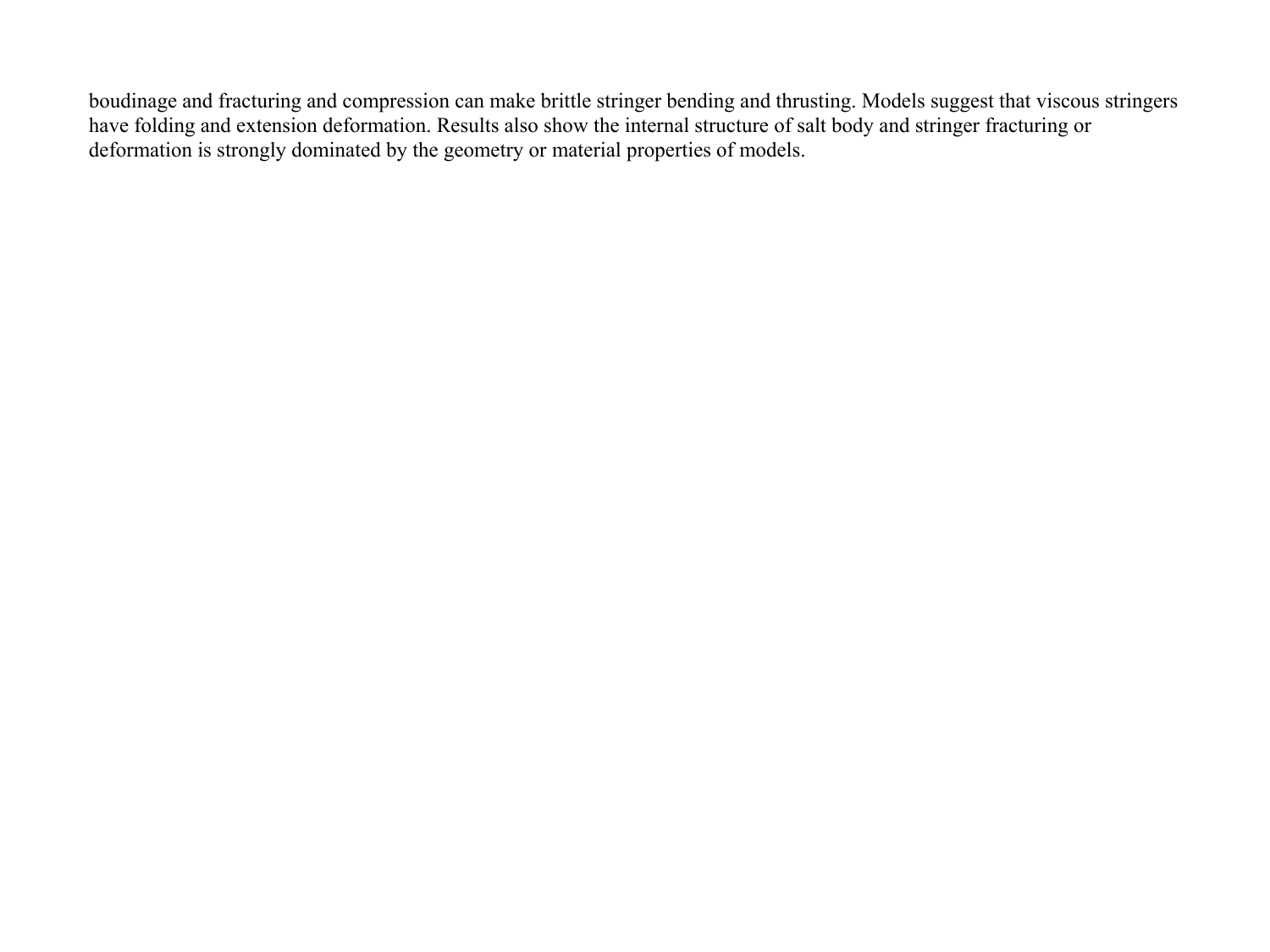

## **Numerical modeling of the deformation and displacement of salt bodies with embedded carbonate or anhydrite stringers**

### Dr. Shiyuan Li, Prof. J.L.Urai, Prof. Guangqing Zhang April 2-5, 2017, AAPG ACE

 China University of Petroleum-Beijing RWTH Aachen University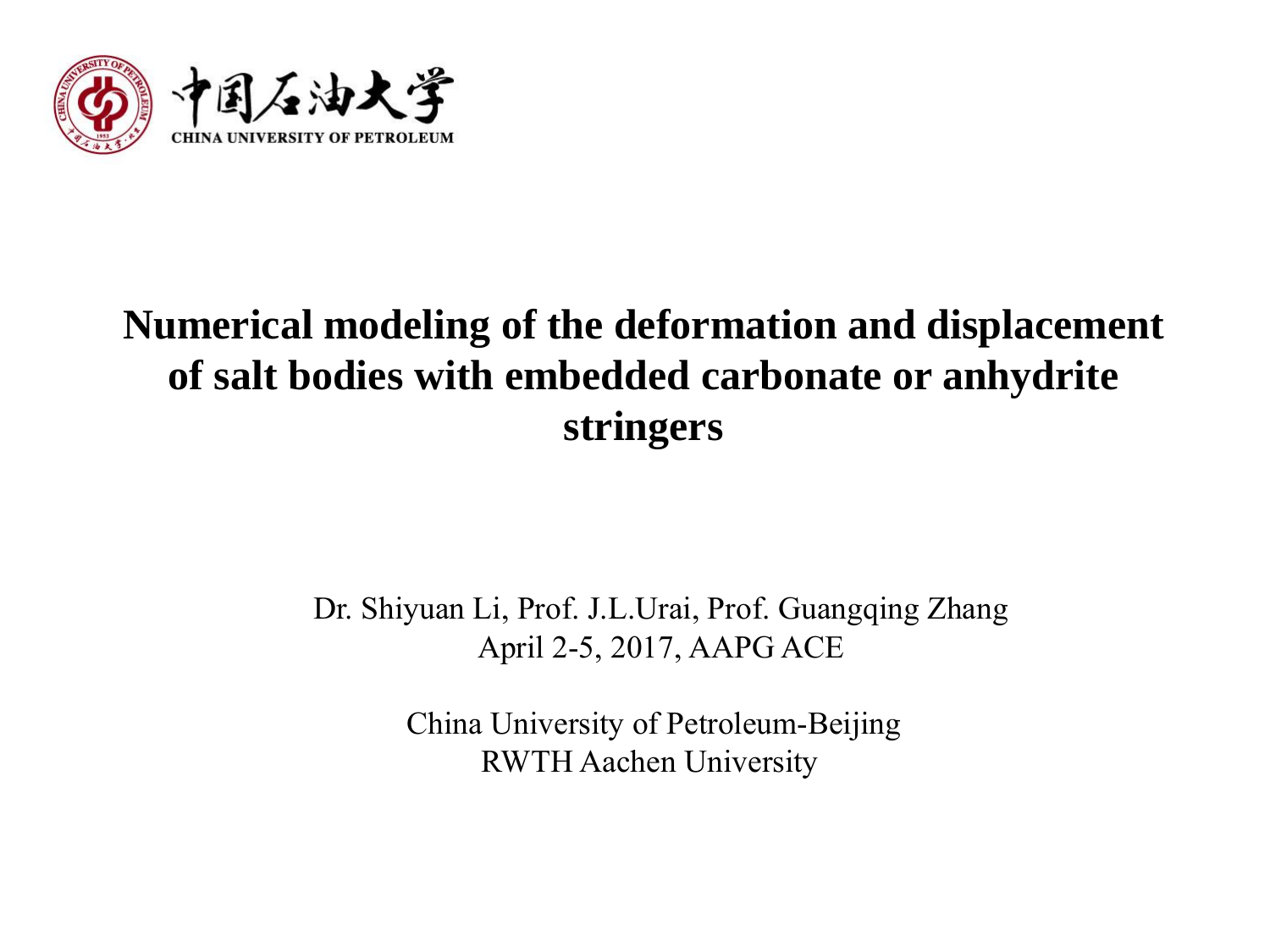

# **Content**

- **1. Introduction**
- **2. Geological setting**
- **3. Methods and models**
- **4. Results**
- **5. Conclusions**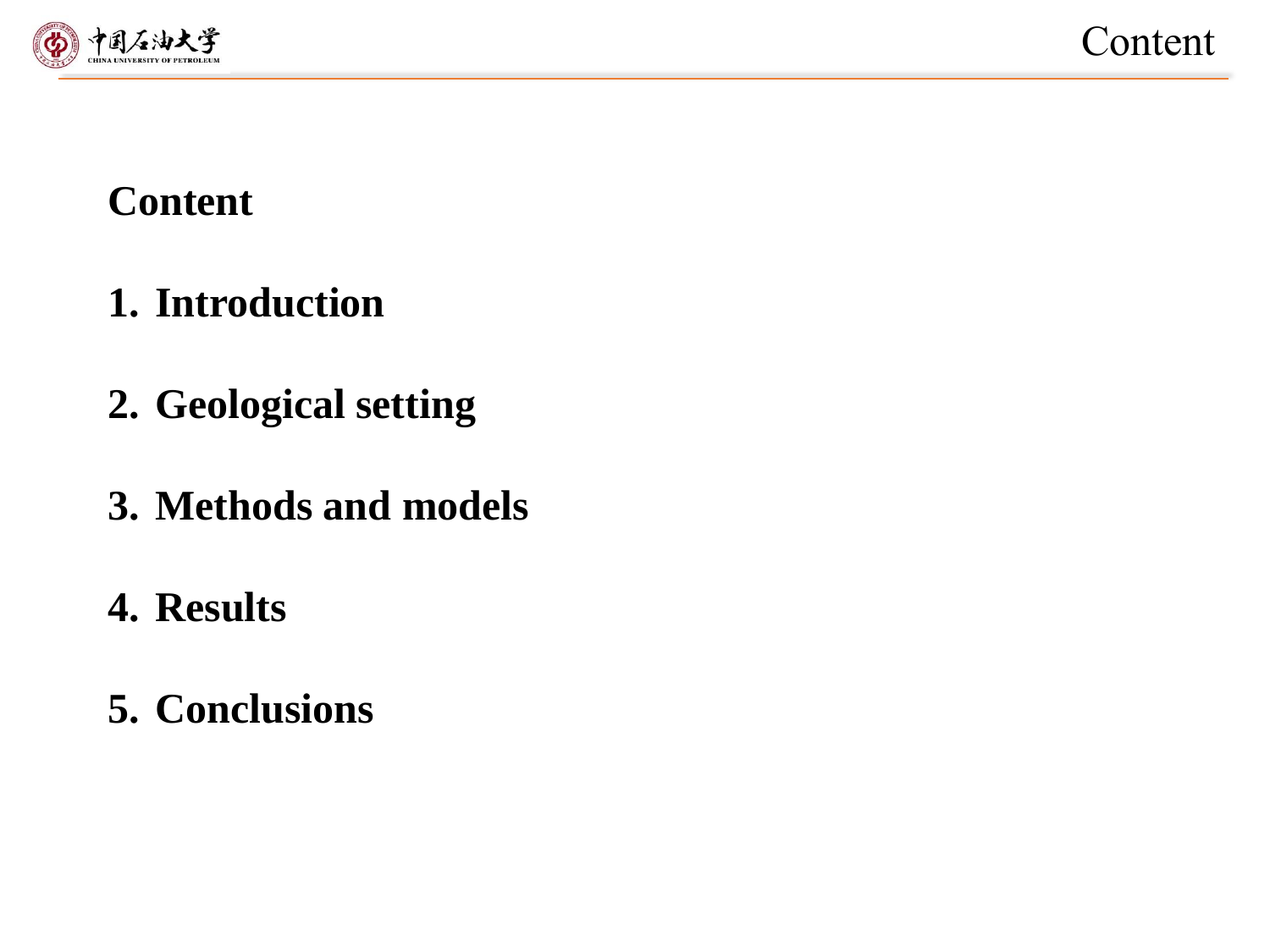

#### **Question:**

Large carbonate or anhydrite inclusions are embedded in many salt bodies (socalled rafts, floaters or stringers) and these respond to the movements of the salt in a variety of ways, including displacement, folding and fracturing. The movement and deformation of those embedded carbonate or anhydrite bodies is a process which is not fully understand yet.



Fig 1: Brittle Stringers are embedded in ductile medium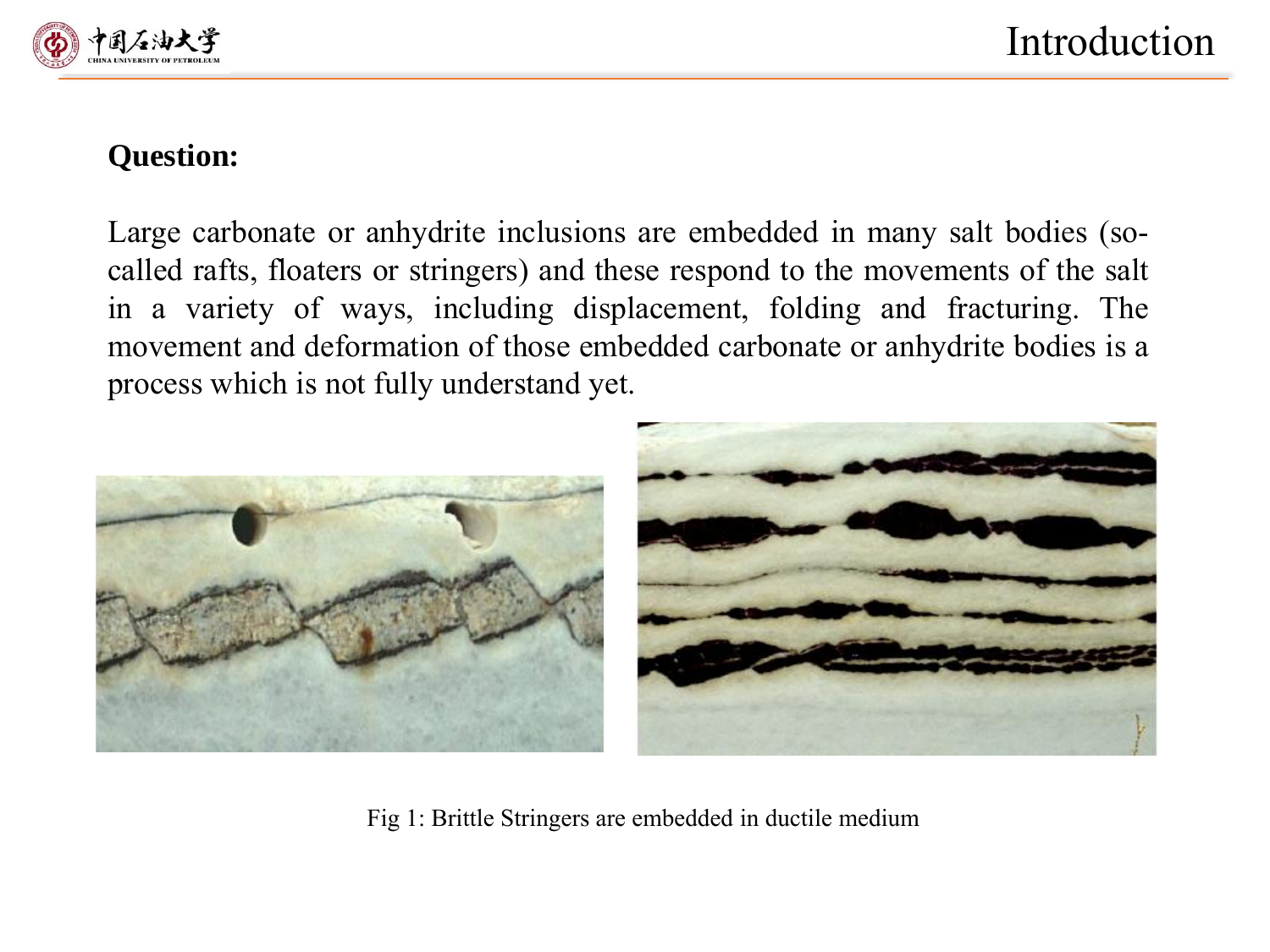

### **Question:**

The main question is how the displacement and deformation of the embedded inclusions (stringers) is influenced by deformed salt bodies.

- 1 From the perspective of geological research, the deformation and displacement of the embedded inclusions are closely relevant to the internal dynamics of salt structure.
- 2 From the perspective of engineering application, one reason is that the carbonate or anhydrite inclusions may cause potential drilling hazards because they are overpressured.



Fig 2: Seismic cross section of an Ara salt diapir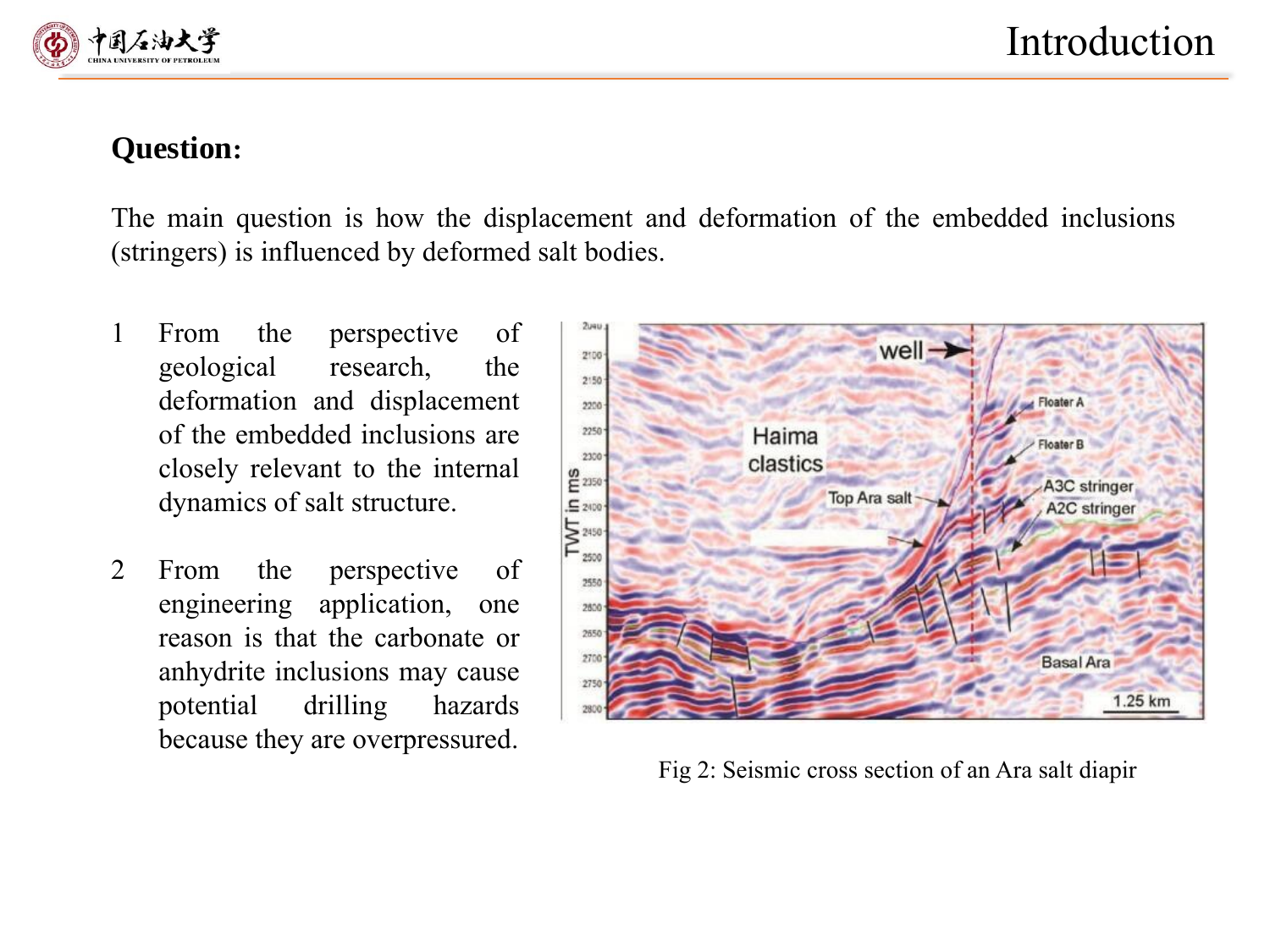

### Geological setting

#### **Geological setting:**

In general, the study area is situated in the south western part of the South Oman Salt Basin (SOSB), in the south of the Sultanate of Oman. The salt tectonic evolution of the study area was studied from seismic lines supplied by PDO Exploration.

Fig. 3. (a) Uninterpreted seismic line crossing the study area. (b) Interpretation of the seismic line shown in (a). The formation of salt pillows and ridges is caused by passive downbuilding of the siliciclastic Nimr minibasin leading to strong folding and fragmentation of the salt embedded carbonate platforms. (Kukla et al., 2011)

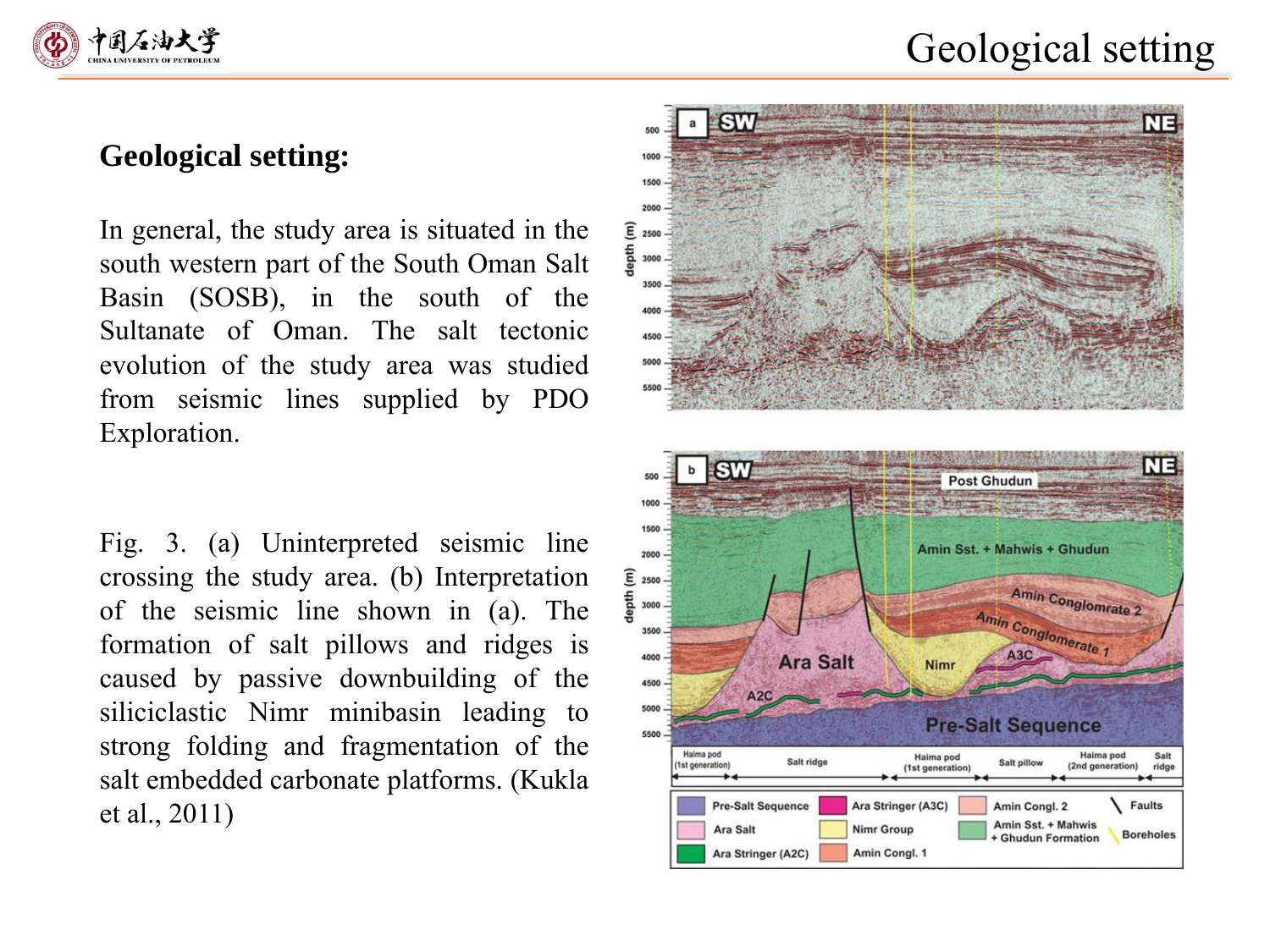

We establish an assumed symmetry model (Fig. 4) with two sediment pods and we restrict the computational domain to the area between the centers of the pods. The down-building is not modeled directly but a deformation is imposed on the top salt surface instead.



Fig. 4 Conceptual Model Geometry

In this study we used the commercial finite element modelling package ABAQUS for our modelling, incorporating power law creep, elastoplastic rheologies and adaptive remeshing techniques, and we used improved iterative scheme to model frequent stringer breaking (Li et al., 2012).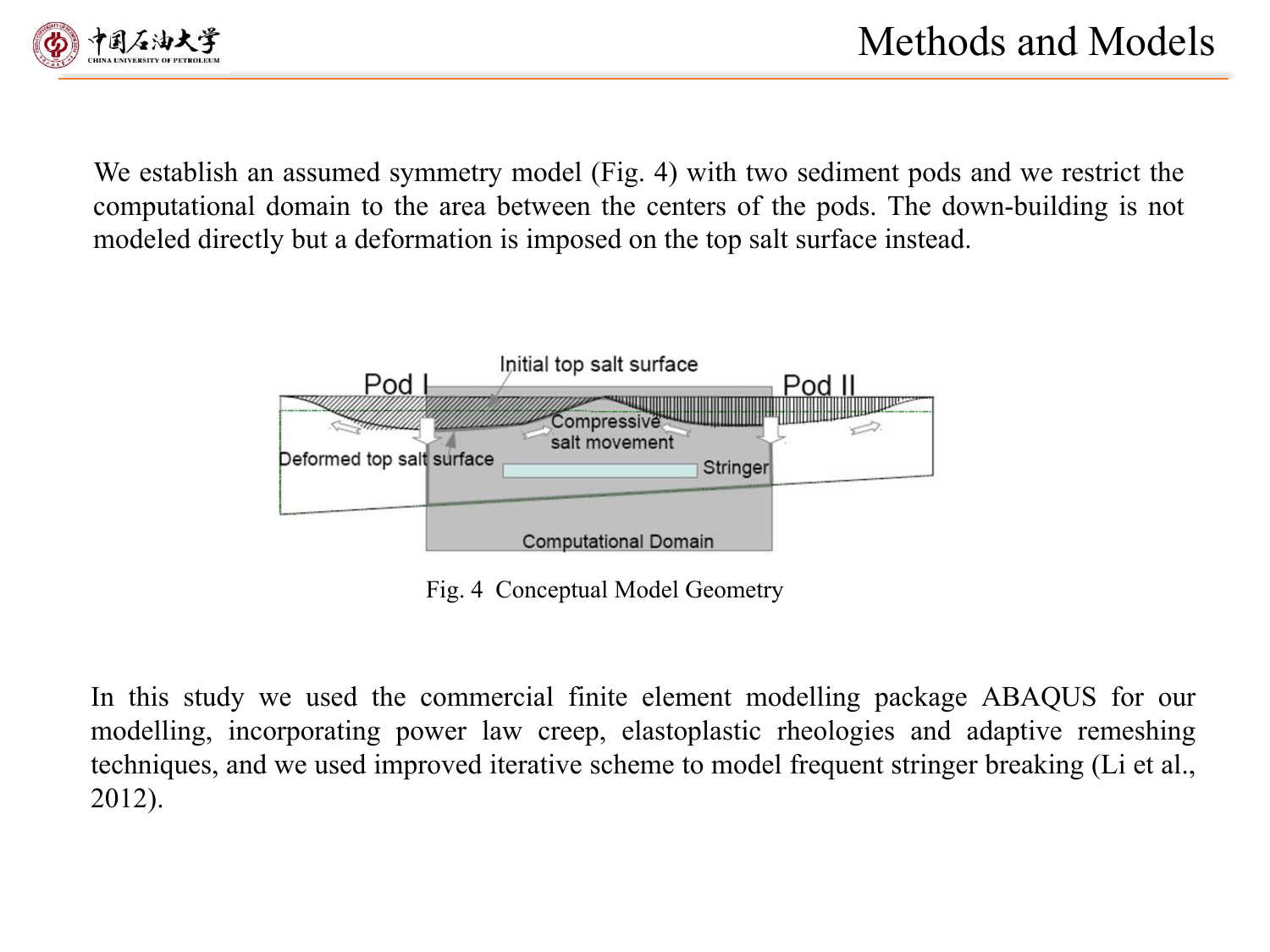

We present a numerical model for the compression case which means that the brittle stringer deforms in a compressive environment. The model setup includes geometries and imposed deformation patterns of the top salt surface (brittle stringer deformation models).



Fig. 5 Simplified standard model set-up in Model (stringers paralleling to the basement)



Fig.6 The top stringer is located at right alignment, central-right side and central part of the model. The length of top stringer ranges from 3000 to 9000m. The basement has stepped configuration in the center of the model.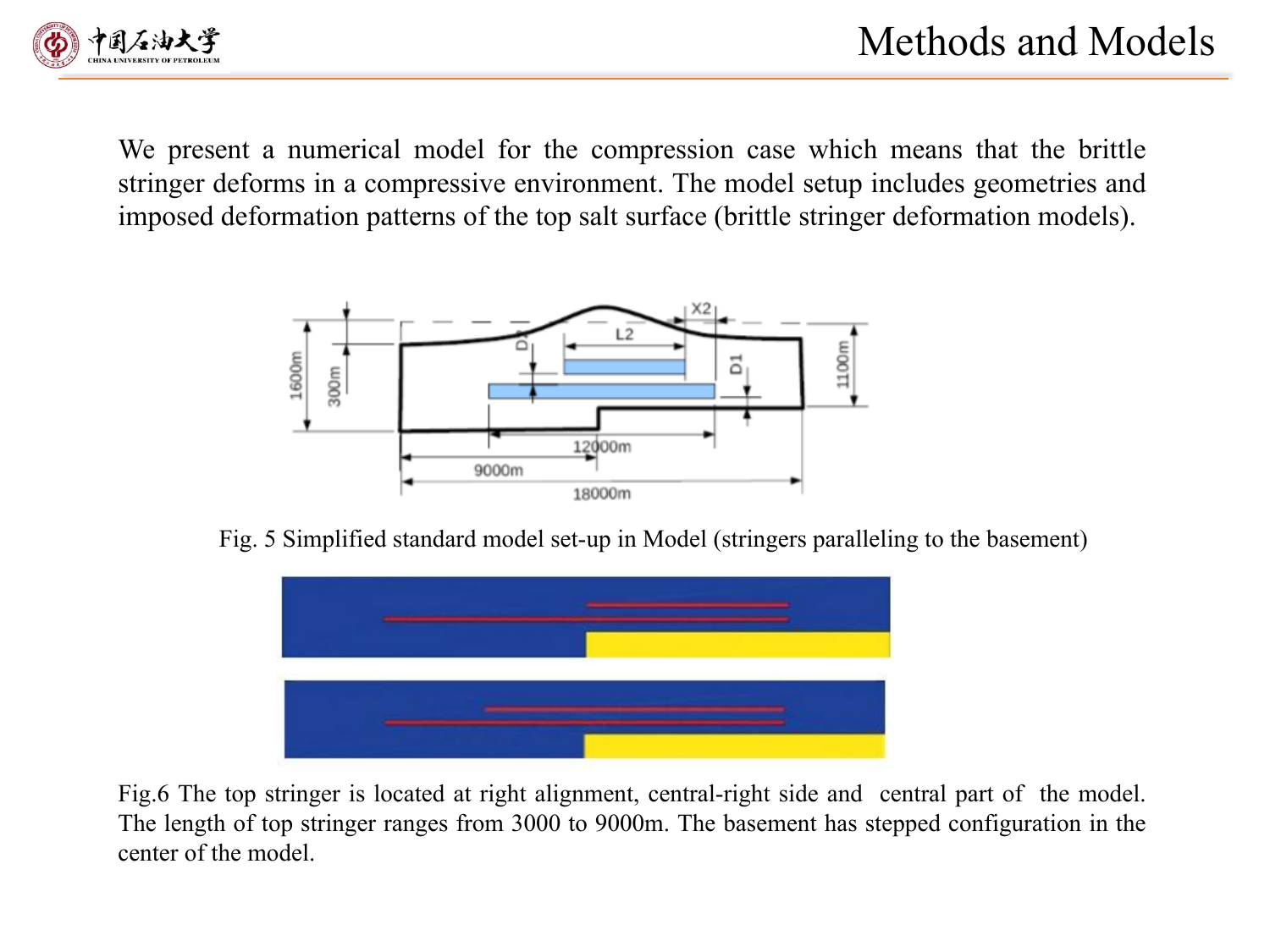

Case No. 1  $\bullet$ 

We present a numerical model for the compression case which means that the brittle stringer deforms in a compressive environment.

| Parameter                     |         | Value                                                              |
|-------------------------------|---------|--------------------------------------------------------------------|
| Width of salt body<br>(W)     |         | 18000m                                                             |
| Height of salt body (H)       |         | 1600m                                                              |
| Stringer thickness (h)        |         | 80 <sub>m</sub>                                                    |
| Stringer length (I)           |         | 12000m                                                             |
| Salt density                  |         | $2040$ kg/m <sup>3</sup>                                           |
| Stinger density               |         | $2600$ kg/m <sup>3</sup>                                           |
| Salt rheology                 |         | A=1.04×10 <sup>-14</sup> MPa <sup>5</sup> s <sup>-1</sup><br>, n=5 |
| Salt temperature              |         | $50^{\circ}$ C                                                     |
| Stringer                      | elastic | $E = 30Gpa, v = 0.3$                                               |
| properties                    |         | c=35MPa, T=25MPa                                                   |
| <b>Basement</b><br>properties | elastic | E=50Gpa, $v=0.4$                                                   |
|                               |         | $2600$ kg/m <sup>3</sup>                                           |
| <b>Basement density</b>       |         |                                                                    |
| <b>Calculation time</b>       |         | 3.8 Ma                                                             |

Case No. 2  $\bullet$ 

We present a numerical model for the compression case which means that the ductile stringer deforms in a compressive environment.

| Parameter                                | Value                                                                 |
|------------------------------------------|-----------------------------------------------------------------------|
| Width of salt body<br>(W)                | 18000m                                                                |
| Height of salt body<br>(H)               | 1600m                                                                 |
| Stringer thickness (h)                   | 80 <sub>m</sub>                                                       |
| Stringer length (I)                      | 12000m                                                                |
| Salt density                             | $2040$ kg/m <sup>3</sup>                                              |
| Stinger density                          | $2600$ kg/m <sup>3</sup>                                              |
| Salt rheology                            | $A = 1.21 \times 10^{-13} MPa^{-1}s^{-1}$<br>, n=1                    |
| Salt temperature                         | $50^{\circ}$ C                                                        |
| viscous<br>Stringer<br>properties        | $A = 1.21 \times 10^{-16}$ MPa <sup>-5</sup> s <sup>-1</sup><br>, n=1 |
| elastic<br><b>Basement</b><br>properties | E=50Gpa, $v=0.4$                                                      |
| <b>Basement density</b>                  | $2600$ kg/m <sup>3</sup>                                              |
| <b>Calculation time</b>                  | 3.8 Ma                                                                |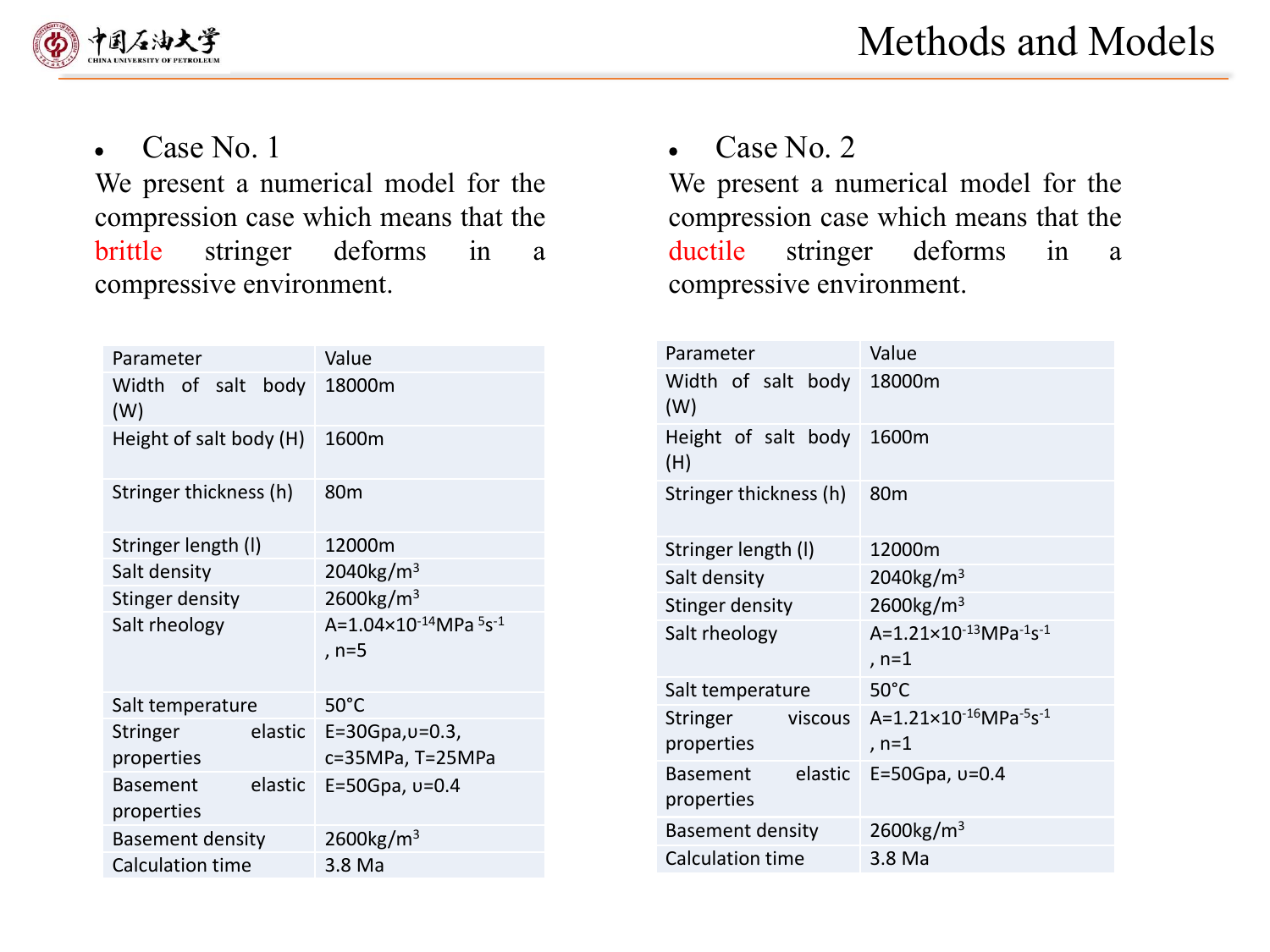### Results







Fig. 7 shows two brittle stringers (top stringer 1/4 times longer than bottom one) and the initial shear break occurs in the centers of the bottom stringer. Further bending breaks occur in the right (up) stringer fragments. The top stringer has only bending break because it is 1/4 times longer than bottom one and it is located in the right side of salt.

Fig. 8 shows two brittle stringers (top stringer 1/2 times longer than bottom one) horizontally located. In this model, multiple fractures and complex final situation are observed.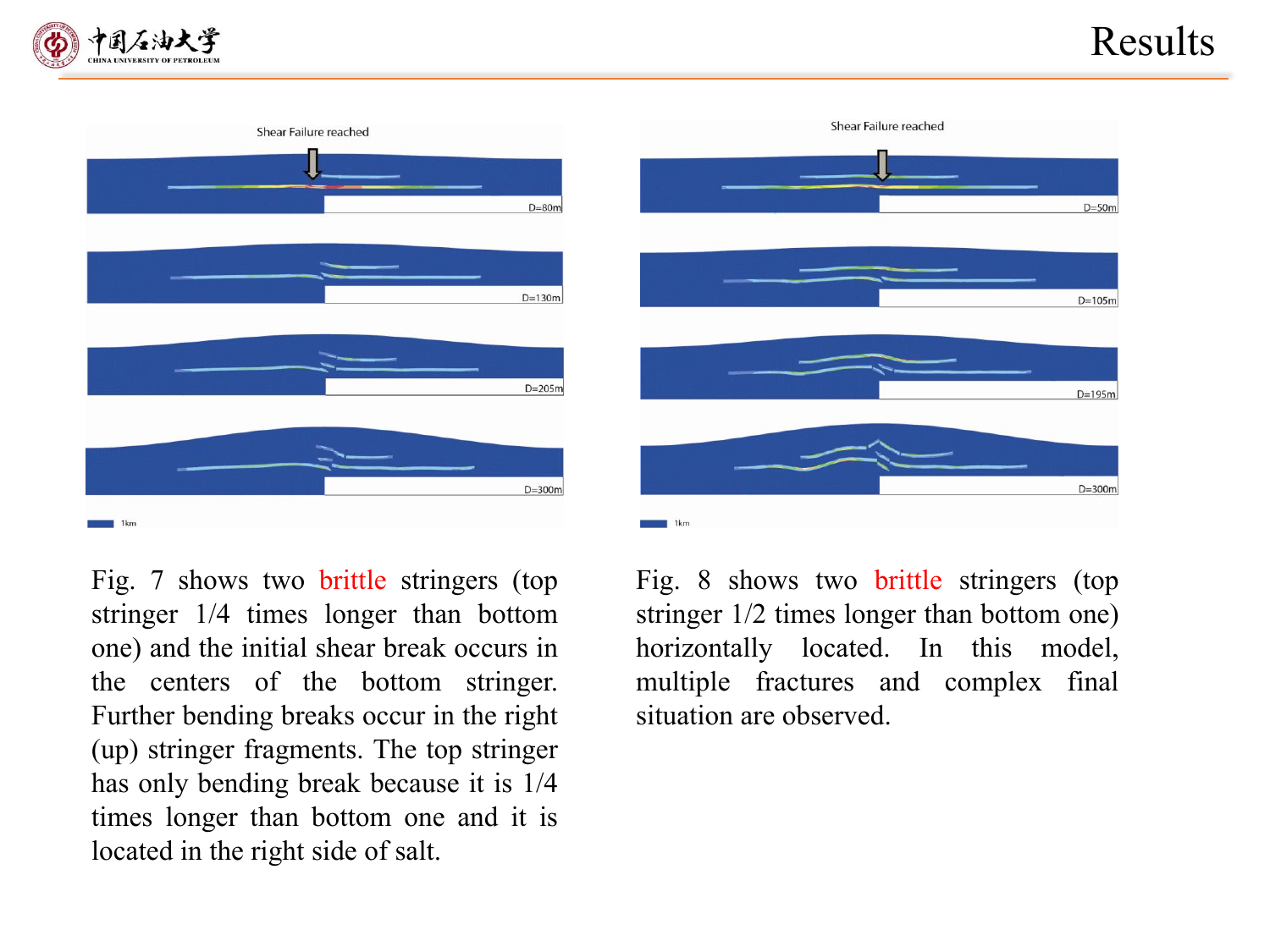





Fig. 9 shows two ductile stringers and strong folding in the left part. The top stringer has no obvious folding because it has  $\frac{1}{4}$  of total length of the bottom one and located in the right part where the compression is not as strong as the central part. The peak stress in the bottom stringer is 10MPa and in the top stringer is 5MPa.

Fig. 10 shows two ductile stringers. the strong folding of both top and bottom stringers in the left part. The folding in the top stringer is obvious because there is enough space around it in the left half part of the model. The peak stress occurring in the top stringer is 15MPa.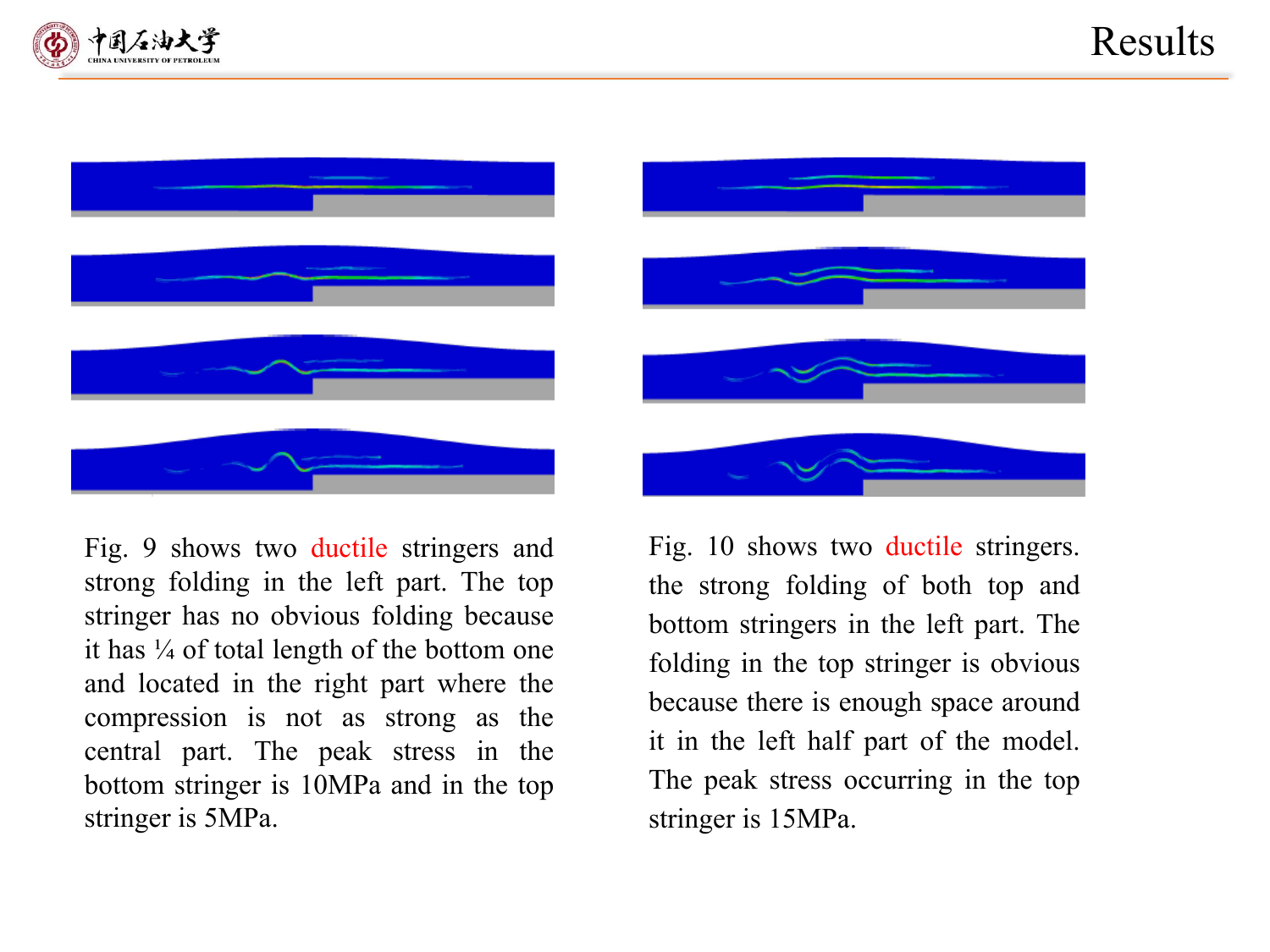



Brittle stringer: Top stringer has higher number of breaks than the bottom due to its closer position to the top salt surface. Some stringer fragment has large rotation because in the center of the model the top surface deformation causes strong compression.

Viscous stringer: The top stringer has no obvious folding because it has 1/4 of total length of the bottom one and located in the right part where the compression is not as strong as the central part. The observed wave length of the folded stringer is compared with the wavelength theoretically expected from the Biot-Ramberg theory of viscous folding.